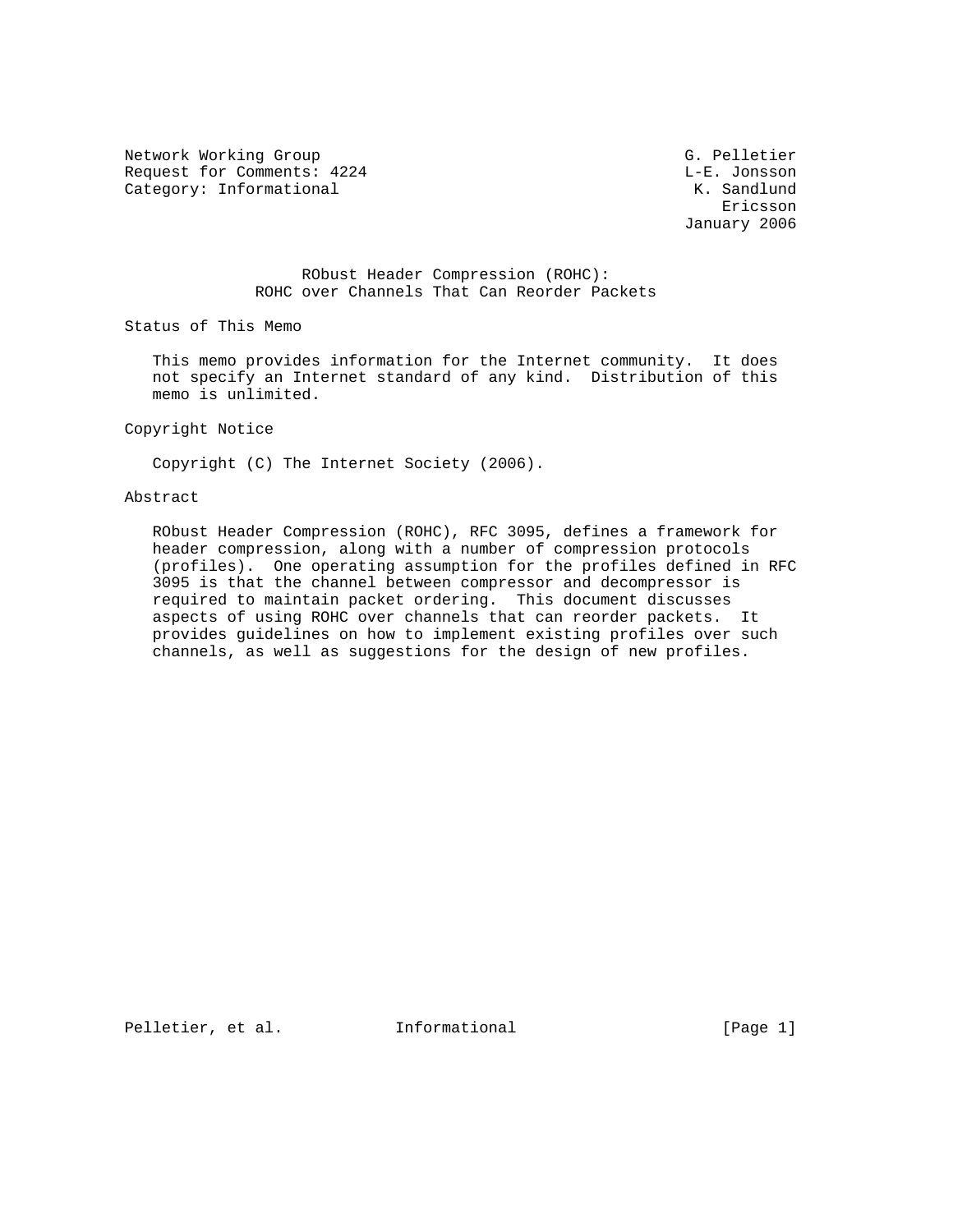Table of Contents

|  |        | 3. Applicability of This Document to ROHC Profiles 5                        |
|--|--------|-----------------------------------------------------------------------------|
|  |        |                                                                             |
|  |        | 3.2. Profiles with Special Considerations 5                                 |
|  |        |                                                                             |
|  |        |                                                                             |
|  |        |                                                                             |
|  |        |                                                                             |
|  |        | 4.2.1. Optimistic Approach (U/O-mode) 7                                     |
|  |        | 4.2.2. Secure Reference Principle (R-mode) 7                                |
|  |        |                                                                             |
|  |        | 5.1.1. LSB Interpretation Interval and Reordering 7                         |
|  |        |                                                                             |
|  |        | 5.1.2.1. Updating Packets 9                                                 |
|  |        | 5.1.2.2. Non-Updating Packets 10                                            |
|  |        | 5.1.3. Reordering of Packets in U/O-mode 10                                 |
|  |        | 5.1.4. Reordering on the Feedback Channel 11                                |
|  |        |                                                                             |
|  |        | 5.1.6. Reordering and Mode Transitions 12                                   |
|  |        |                                                                             |
|  |        | 5.2.1. Functionality Incompatible with Reordering 13                        |
|  |        | 5.2.2. Context Damage (Loss of Synchronization) 13                          |
|  |        | 5.2.3. Detected Decompression Failures (U/O/R-mode) 13                      |
|  |        | 5.2.4. Undetected Decompression Failures (R-mode only) 14                   |
|  |        | 6. Making ROHC Tolerant against Reordering 14                               |
|  |        | 6.1. Properties of ROHC Implementations 14                                  |
|  |        | 6.1.1. Compressing Headers with Robustness against                          |
|  |        |                                                                             |
|  |        | 6.1.1.1. Reordering and the Optimistic Approach 15                          |
|  |        | 6.1.1.2. Reordering and the Secure                                          |
|  |        | Reference Principle 15<br>6.1.1.3. Robust Selection of Compressed Header 15 |
|  | 6.1.2. | Implementing a Reordering-Tolerant Decompressor 16                          |
|  |        | 6.1.2.1. Decompressor Feedback Considerations 16                            |
|  |        | 6.1.2.2. Considerations for Local Repair                                    |
|  |        | Mechanisms 17                                                               |
|  |        | 6.2. Specifying ROHC Profiles with Robustness against                       |
|  |        |                                                                             |
|  |        | 6.2.1. Profiles with Interpretation Interval                                |
|  |        |                                                                             |
|  |        | 6.2.2. Modifying the Interpretation Interval Offset 18                      |
|  |        | 6.2.2.1. Example Profile for Handling Reordering 18                         |
|  |        | 6.2.2.2. Defining the Values of p for New                                   |
|  |        | Profiles 18                                                                 |
|  |        |                                                                             |

Pelletier, et al. 1nformational [Page 2]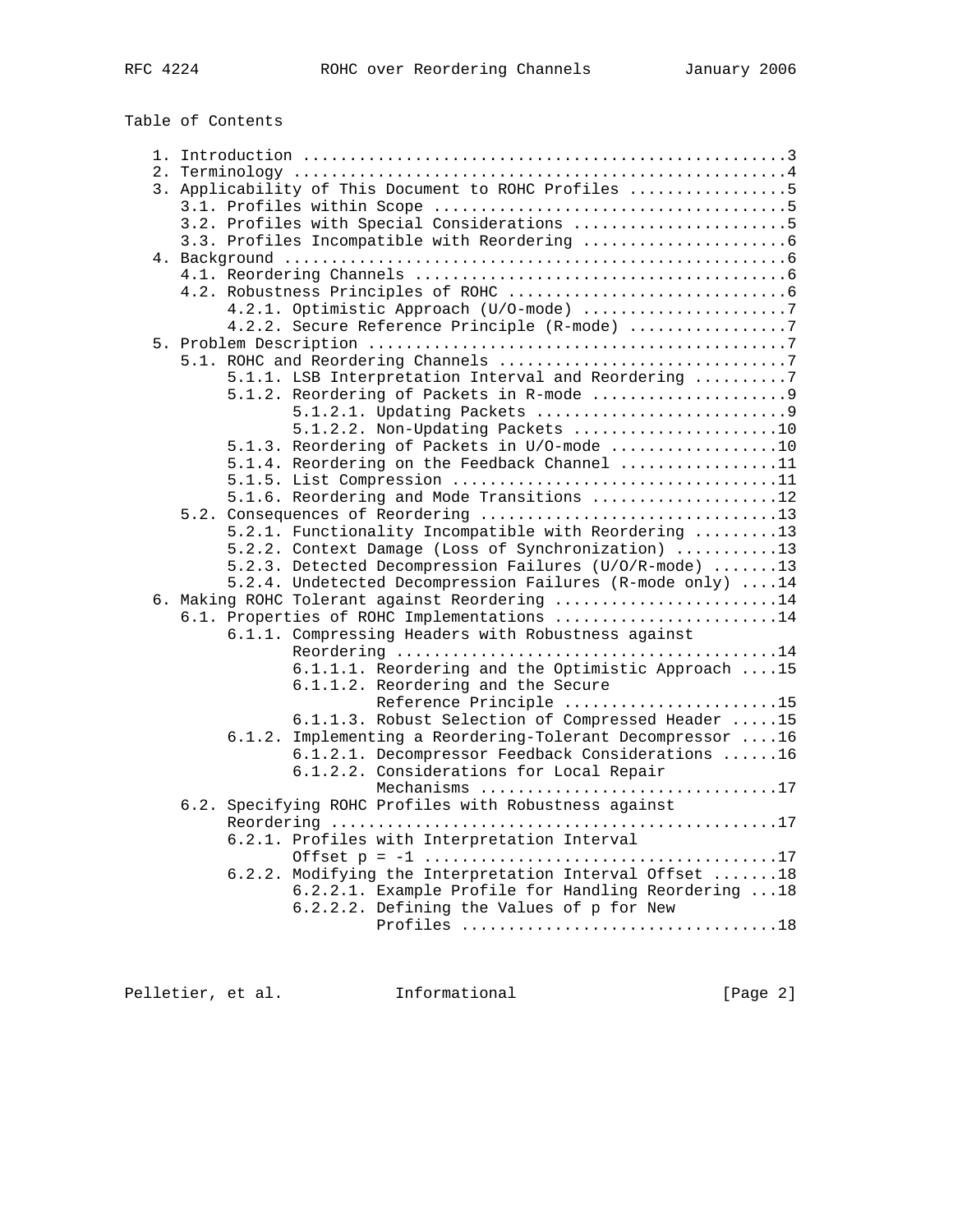## 1. Introduction

 RObust Header Compression (ROHC), RFC 3095 [1], defines a framework for header compression, along with a number of compression protocols (profiles). One operating assumption for the profiles defined in RFC 3095 is that the channel between compressor and decompressor is required to maintain packet ordering for each compressed flow. The motivation behind this assumption was that the primary candidate channels considered did guarantee in-order delivery of header compressed packets. This assumption made it possible to meet the design objectives that were on top of the requirements list at the time when ROHC was being designed, namely to improve the compression efficiency and the tolerance to packet losses.

 Since the publication of RFC 3095 in 2001, the question about ROHC operation over channels that do not guarantee in-order delivery has surfaced several times; arguments that ROHC cannot perform adequately over such channels have been heard. Specifically, this has been raised as a weakness when compared to other header compression alternatives, as RFC 3095 explicitly states its inability to operate if in-order delivery is not guaranteed. For those familiar with the details of ROHC and of other header compression schemes, it is clear that this is a misconception, but it can also be easily understood that the wording used in RFC 3095 can lead to such interpretation.

 This document discusses the various aspects of implementing ROHC over channels that can reorder header-compressed packets. It explains different ways of implementing the profiles found in RFC 3095, as well as other profiles based on those profiles, over reordering channels. This can be achieved either by ensuring that compressor implementations use compressed headers that are sufficiently robust to the expected possible reordering and/or by modifying decompressor implementations to tolerate reordered packets. Ideas regarding how existing profiles could be updated and how new profiles can be defined to cope efficiently with reordering are also discussed.

 In some scenarios, there might be external means (such as a sequence number) to detect and potentially correct reordering. That is, for example, the case when running compression over an IPsec Encapsulating Security Payload (ESP) tunnel. With such external means to detect reordering, the decompressor can be modified to make use of the external information provided, and reordering can then be handled. How to make use of external means to address reordering is, however, out of scope for this document.

Pelletier, et al. 1nformational 1999 [Page 3]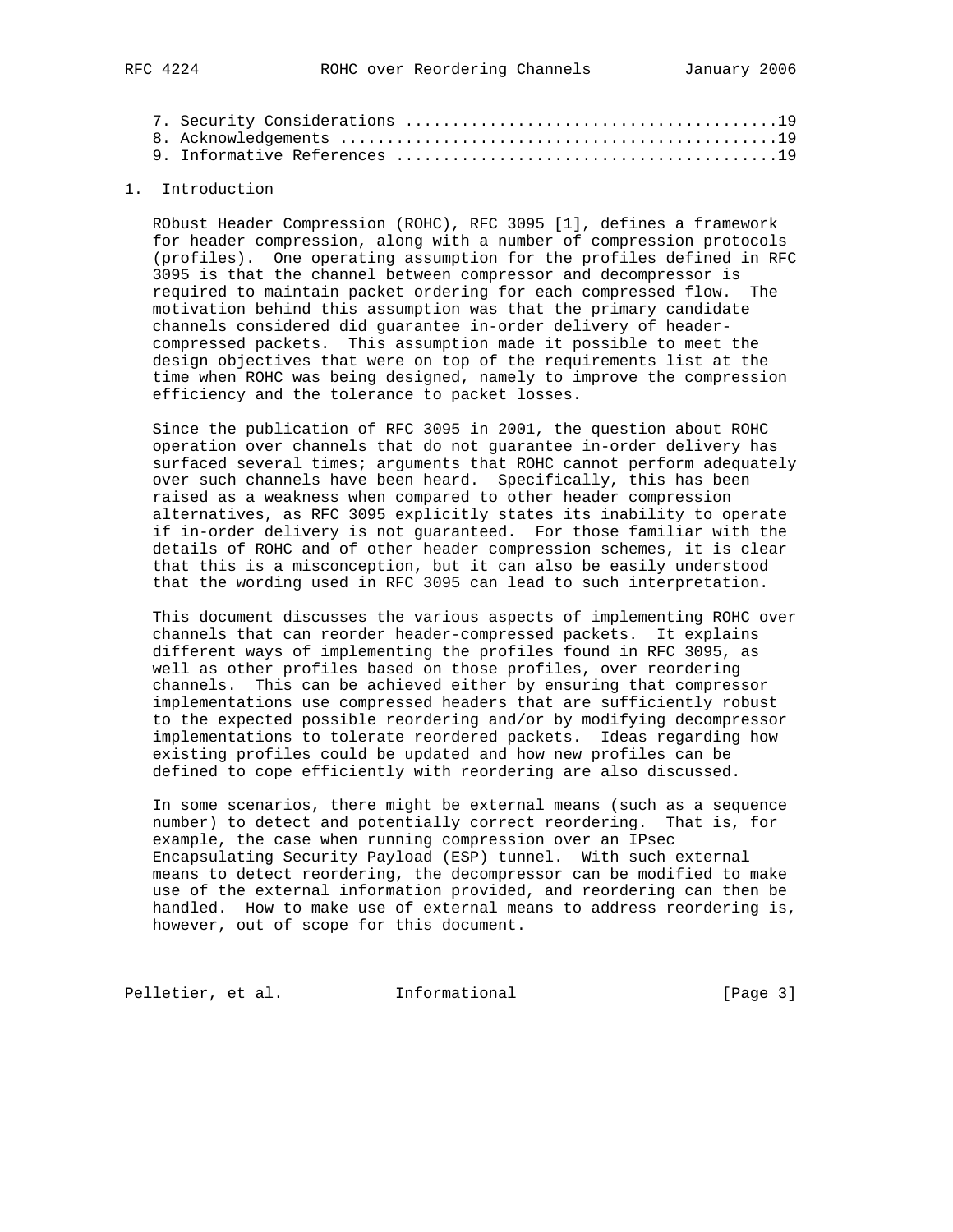## 2. Terminology

 This document uses terminology consistent with RFC 3759 [2], and is in itself only informative. Although it does discuss technical aspects of implementing the ROHC specifications in particular environments, it does not specify any new technology.

#### ROHC

The term "ROHC" herein refers to the following profiles:

- 0x0001, 0x0002, and 0x0003 defined in RFC 3095 [1];

- 0x0004 for compression of IP-only headers [3];
- 0x0007 and 0x0008 for compression of UDP-Lite headers [4].

 The term "ROHC" excludes the following profiles, which are either not affected by reordering or have the assumption of in-order delivery as a fundamental requirement for their proper operation:

- 0x0000 (uncompressed) [1];

 - 0x0005 (Link-Layer Assisted (LLA)) [5] and 0x0105 (R-mode extension to LLA) [6];

# Reordering

 A type of transmission taking place between compressor and decompressor where in-order delivery of header-compressed packets is not guaranteed.

Reordering channel

A connection over which reordering, as defined above, can occur.

Sequentially early packet

 A packet that reaches the decompressor before one or several packets of the same context identifier (CID) that were delayed on the link. At the time of the arrival of a sequentially early packet, the packet(s) delayed on the link cannot be differentiated from lost packet(s).

Sequentially late packet

 A packet is late within its sequence if it reaches the decompressor after one or several other packets belonging to the same CID have been received, although the sequentially late packet was sent from the compressor before the other packet(s).

Pelletier, et al. Informational [Page 4]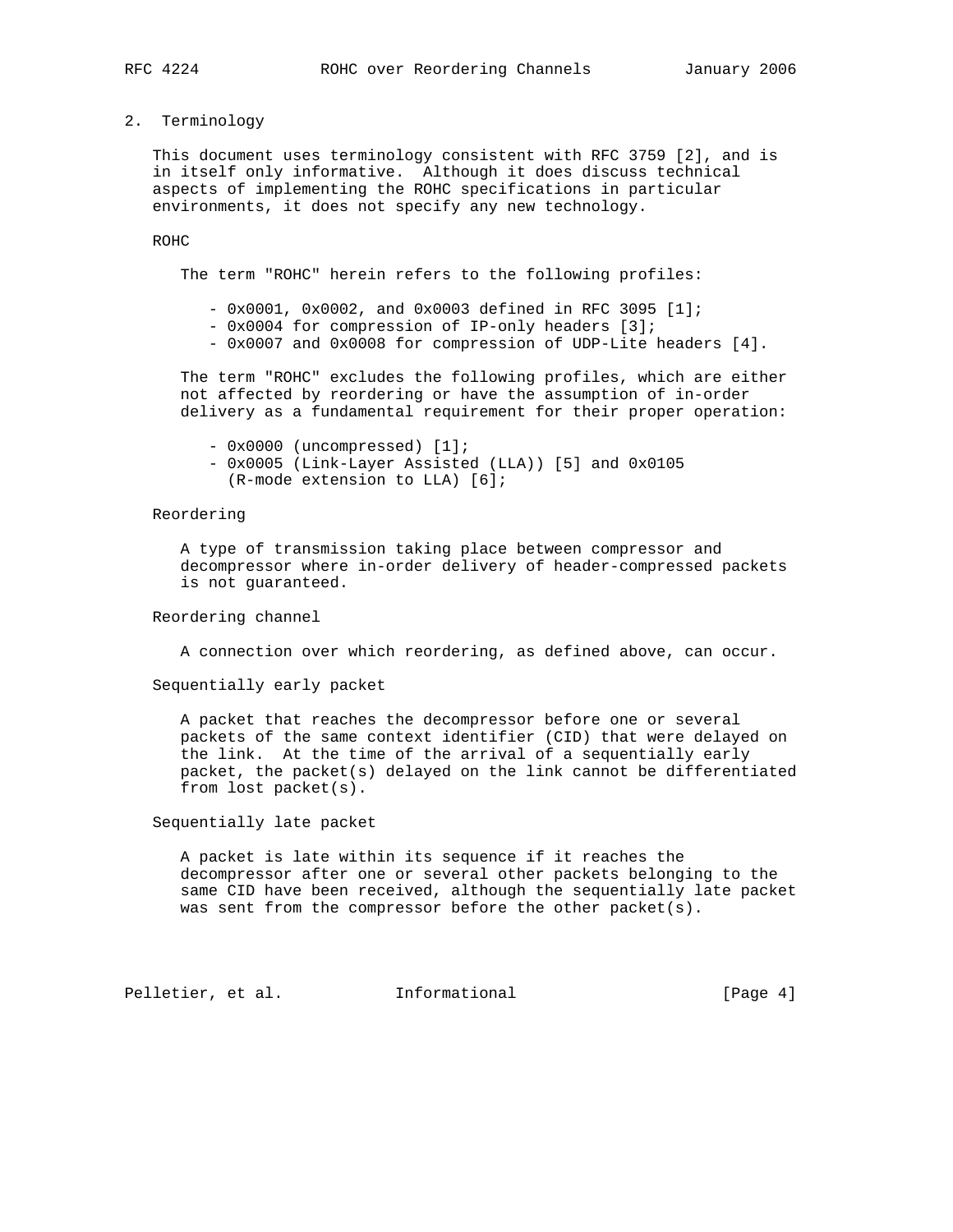Updating packet

 A packet that updates the context of the decompressor, e.g., all packets except R-0 and R-1\* in RFC 3095 [1].

Non-updating packet

 A packet that does not update the context of the decompressor, e.g., only R-0 and R-1\* in RFC 3095 [1].

Change packet

 A packet that updates one or more fields of the context other than the fields pertaining to the functions established with respect to the sequence number (SN). Specifically, it is a packet that updates fields other than the SN, the IPv4 identifier (IP-ID), the sequence number of an extension header or the RTP timestamp (TS).

3. Applicability of This Document to ROHC Profiles

 This document addresses general reordering issues for ROHC profiles. The foremost objectives are to ensure that ROHC implementations do not forward packets with incorrectly decompressed headers to upper layers, as well as to limit the possible increase in the rate of decompression failures or in events leading to context damage, when compression is applied over reordering channels.

3.1. Profiles within Scope

 The following sections outline solutions that are generally applicable to profiles 0x0001 (RTP), 0x0002 (UDP), and 0x0003 (ESP) defined in RFC 3095 [1]. Profile 0x0000 (uncompressed) is not affected by reordering, as the headers are sent uncompressed. The solutions also apply to profiles for IP-only (0x0004) [3] and for UDP-Lite (0x0007 and 0x0008) [4]. These profiles are based on the profiles of RFC 3095 [1] and inherently make the same in-order delivery assumption.

3.2. Profiles with Special Considerations

 Special considerations are needed to make some of the implementation solutions of sections 6.1 and 6.2 applicable to profiles 0x0002 (UDP) [1], 0x0004 (IP-only) [3], and 0x0008 (UDP-Lite) [4]. For these profiles, the SN is generated at the compressor, as it is not present in headers being compressed. For the least significant bit (LSB) encoding method, the interpretation interval offset (p) is always  $p = -1$  (see section 5.1.1) when interpreting the SN. The SN is thus

Pelletier, et al. Informational [Page 5]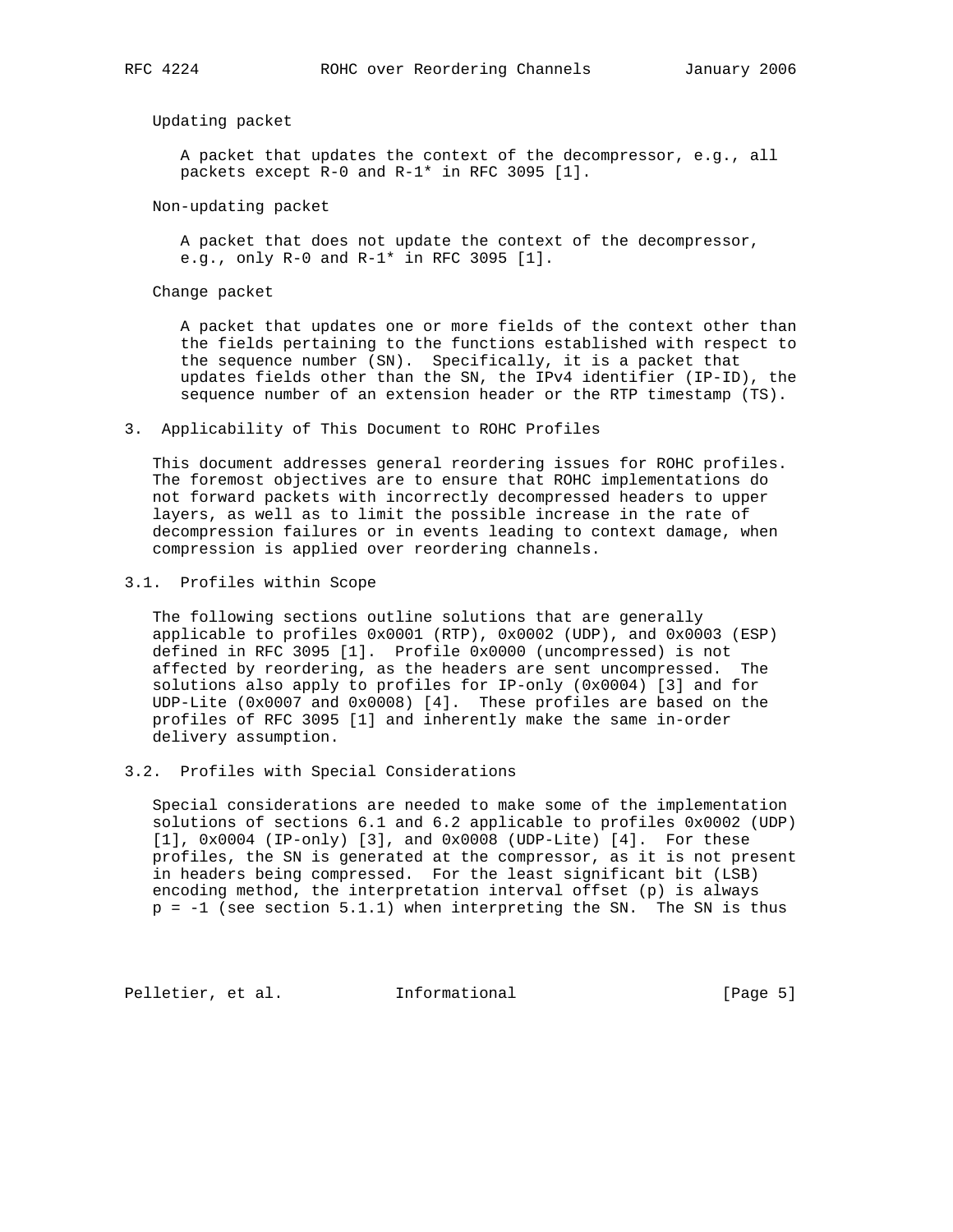required to increase for each packet received at the decompressor, which means that reordered packets cannot be decompressed.

#### 3.3. Profiles Incompatible with Reordering

 The ROHC LLA profiles defined in RFC 3242 [5] and RFC 3408 [6] have been explicitly designed with in-order delivery as a fundamental requirement to their proper operation. Profiles 0x0005 and 0x0105 can therefore not be implemented over channels where reordering can occur; this document therefore does not apply to these profiles.

4. Background

 ROHC was designed with the assumption that packets are delivered in order from compressor to decompressor. This was considered as a reasonable working assumption for links where it was expected that ROHC would be used. However, many have expressed that it would be desirable to use ROHC also over connections where in-order delivery is not guaranteed [7].

#### 4.1. Reordering Channels

 The reordering channels that are potential candidates to use ROHC are single-hop channels and multi-hop virtual channels.

 A single-hop channel is a point-to-point link that constitutes a single IP hop. Note that one IP hop could be one or multiple physical links. For example, a single-hop reordering channel could be a wireless link that applies error detection and performs retransmissions to guarantee error-free delivery of all data. Another example could be a wireless connection that performs bicasting of data during a handoff procedure.

 A multi-hop virtual channel is a virtual point-to-point link that traverses multiple IP hops. A multi-hop virtual channel would typically be an IP tunnel, where compression is applied over the tunnel by the endpoints of the tunnel (not to be confused with single link compression of tunneled packets).

# 4.2. Robustness Principles of ROHC

 Robustness is based on the optimistic approach in the unidirectional and optimistic modes of operation (U/O-mode), and on the secure reference principle in the bidirectional reliable mode (R-mode). Both approaches have different characteristics in the presence of reordering between compressor and decompressor. However, in any mode, decompression of sequentially early packets will generally be

Pelletier, et al. 1nformational 1999 [Page 6]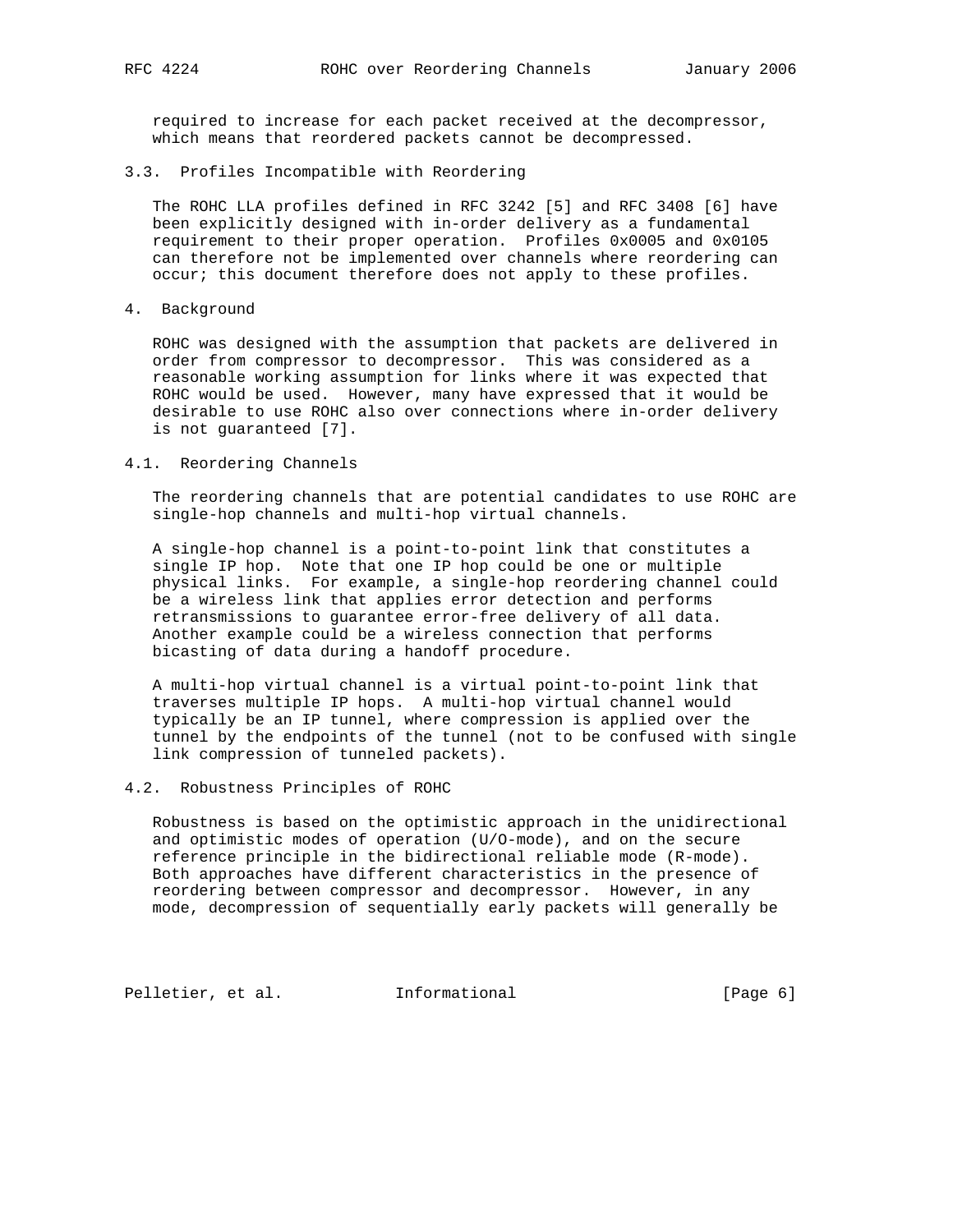handled quite well since they will be perceived and treated by the decompressor as if there had been one or more packet losses.

4.2.1. Optimistic Approach (U/O-mode)

 A ROHC compressor uses the optimistic approach to reduce header overhead when performing context updates in U/O-mode. The compressor normally repeats the same update until it is fairly confident that the decompressor has successfully received the information. The number of consecutive packets needed to obtain this confidence is open to implementations, and this number is normally related to the packet loss characteristics of the link where header compression is used (see also [1], section 5.3.1.1.1).

All packet types used in U/O-mode are context updating.

4.2.2. Secure Reference Principle (R-mode)

 A ROHC compressor uses the secure reference principle in R-mode to ensure that context synchronization between ROHC peers cannot be lost due to packet losses. The compressor obtains its confidence that the decompressor has successfully updated the context from a packet carrying a 7- or 8-bit Cyclic Redundancy Check (CRC) based on acknowledgements received from the decompressor (see also [1], section 5.5.1.2).

 The secure reference principle makes it possible for a compressor to use packets that do not update the context (i.e.,  $R-0$  and  $R-1*$  [1]).

- 5. Problem Description
- 5.1. ROHC and Reordering Channels

 This section reviews different aspects of ROHC susceptible of being impacted by reordering of compressed packets between ROHC peers.

5.1.1. LSB Interpretation Interval and Reordering

 The least significant bit (LSB) encoding method defined in RFC 3095 ([1], section 5.7) specifies the interpretation interval offset, called p, as follows:

For profiles 0x0001, 0x0003, and 0x0007:

- $p = 1$ , when bits(SN) <= 4;
- $p = 2^{\wedge}(\text{bits(SN)}-5) 1$  otherwise.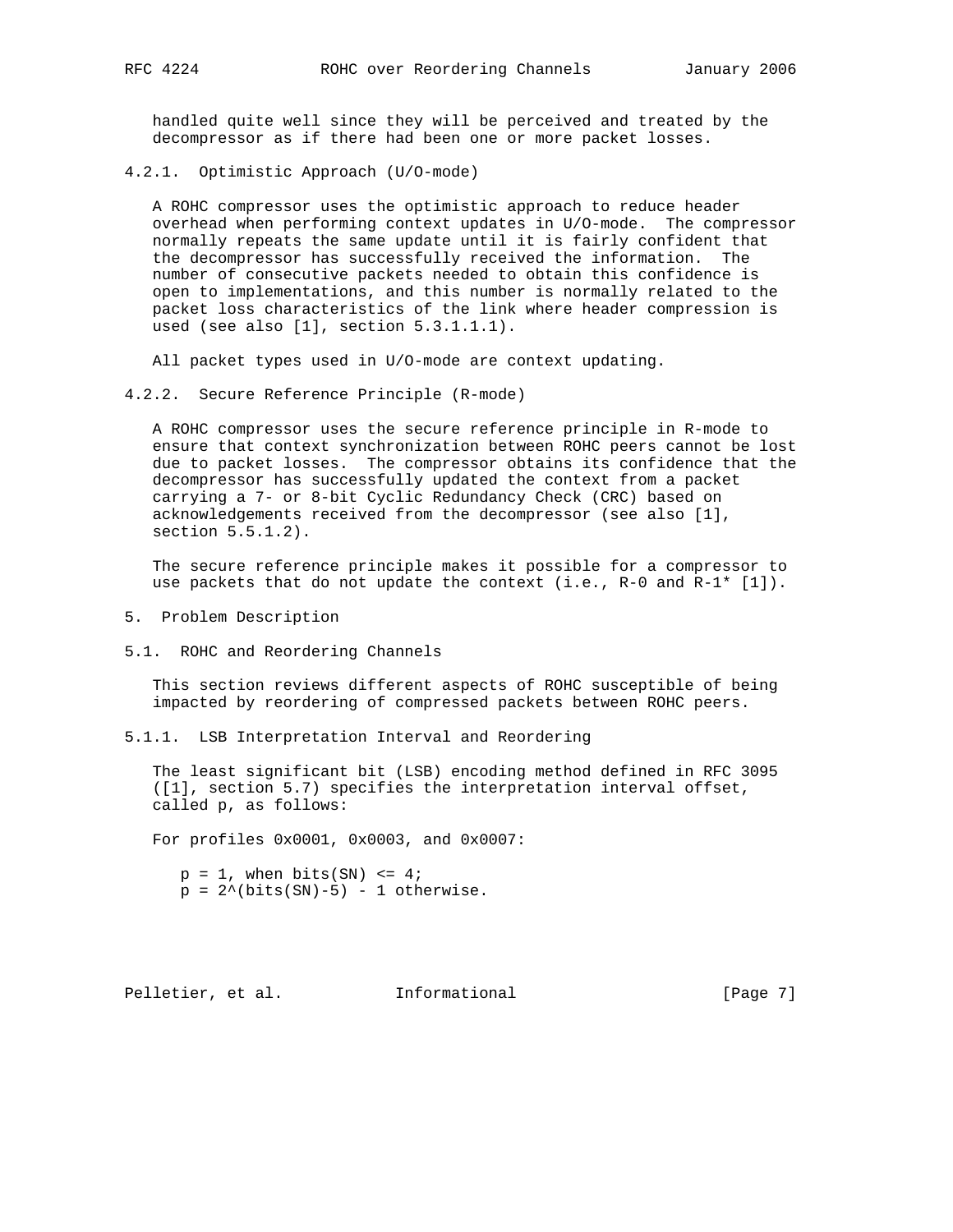The resulting table describing the interpretation interval is as follows:

| bits (SN) | Offset p     | (2^k-1) - p |
|-----------|--------------|-------------|
| k         | (reordering) | (losses)    |
| 5<br>6    | 15           |             |

 As shown in the table above, the ability for ROHC to handle sequentially late packets depends on the number of bits sent in each packet. For example, a sequentially late packet of type 0 (with either 4 or 6 bits of SN) sets the limit to one packet out of sequence for successful decompression to be possible.

For profiles 0x0002, 0x0004, and 0x0008:

 $p = -1$ , independently of bits(SN).

A value of  $p = -1$  means that the interpretation interval offset can only take positive values and that no sequentially late packet can be decompressed if reordering occurs over the link.

The trade-off between reordering and robustness

 The ability of ROHC to handle sequentially late packets is limited by the interpretation interval offset of the sliding window used for LSB encoding. This offset has a very small value for packets with a small number of sequence number (SN) bits, but grows with the number of SN bits transmitted.

 For channels where both packet losses and reordering can occur, modifications to the interpretation interval face a trade-off between the amount of reordering and the number of consecutive packet losses that can be handled by the decompressor. If the negative offset (i.e., p) is increased to handle a larger amount of reordering, the value of the positive offset of the interpretation interval must be decreased. This may impact the compression efficiency when the channel has a high loss rate.

Pelletier, et al. Informational [Page 8]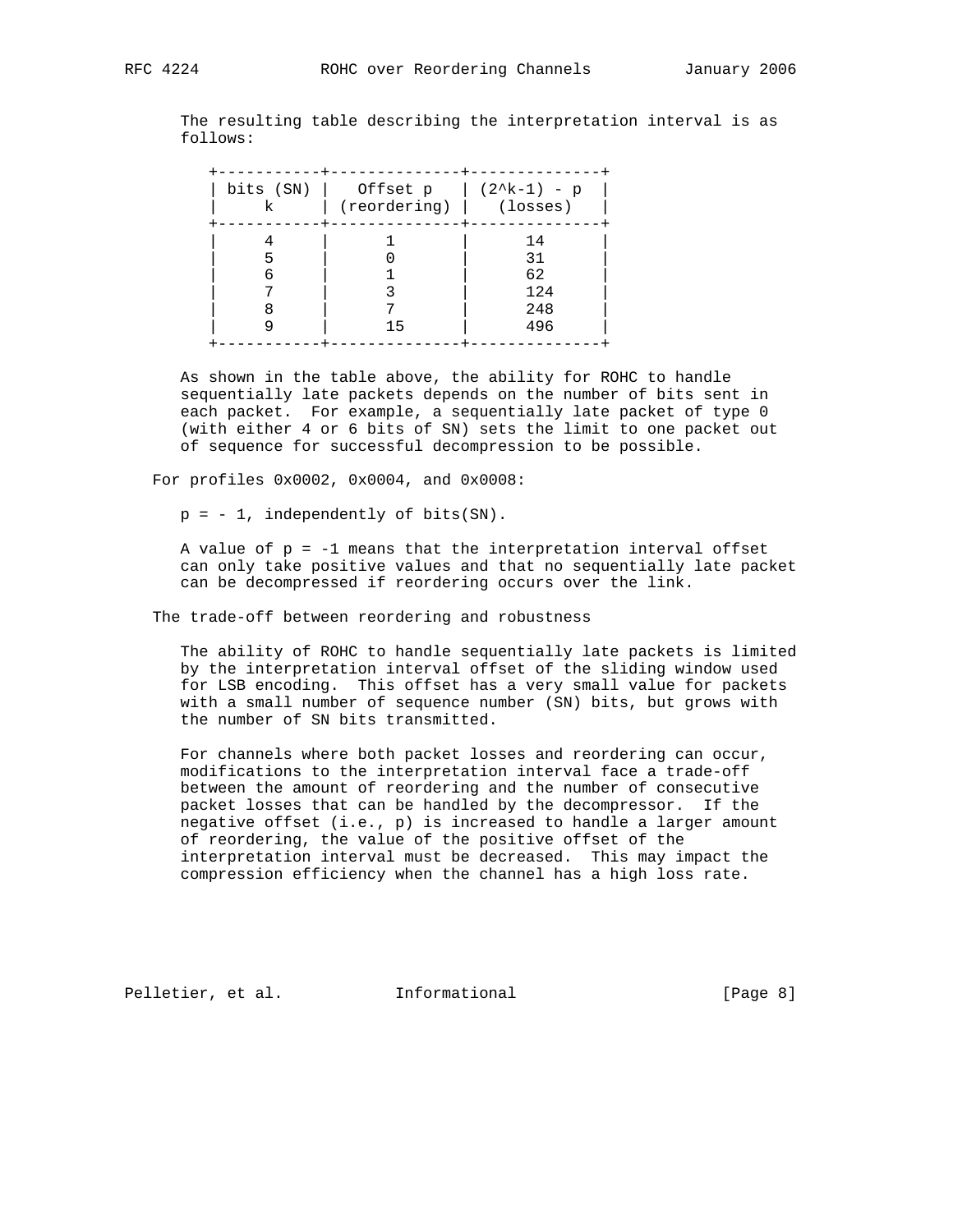This is shown in the figure:

|       | <--- interpretation interval (size is 2^k) ---->  |       |  |       |
|-------|---------------------------------------------------|-------|--|-------|
|       |                                                   |       |  |       |
| Lower |                                                   | v ref |  | Upper |
| Bound |                                                   |       |  | Bound |
|       | <--- reordering --> <--------- losses --------->  |       |  |       |
|       | $max$ delta(SN) = p max delta(SN) = $(2^k-1)$ - p |       |  |       |

where v ref is the reference value as per  $[1]$ , section  $4.5.1$ .

 In practice, the maximum variation in SN value (max delta(SN)) due to reordering that can be handled will normally correspond to the maximum number of packets that can be reordered. The same applies to the maximum number of consecutive packet losses covered by the robustness interval.

 Timer-based compression of RTP TS (see [1], section 4.5.4) provides means to reduce the number of timestamp bits needed in compressed headers after longer gaps in the packet stream (e.g., for an audio stream, this is typically due to silence suppression). To use timer-based compression, an upper limit on the inter-arrival jitter must be reliably estimated by the compressor. It should be noted that although the risk of reordering of course means there is a more significant jitter on the path between the compressor and the decompressor, there are no special reordering considerations for timer-based compression. It all still boils down to the task of estimating the jitter, requiring channel characteristics knowledge at the compressor, and/or jitter estimation figures received from the decompressor.

5.1.2. Reordering of Packets in R-mode

5.1.2.1. Updating Packets

 The compressor always adds references in the sliding window for all updating packets sent. The compressor removes values older than values for which it has received an acknowledgement to shrink the window and thereby increase the compression efficiency.

 The decompressor always updates the context when receiving an updating packet and uses the new reference for decompression. Acknowledgements are sent to allow the compressor to shrink its sliding window.

Pelletier, et al. Informational [Page 9]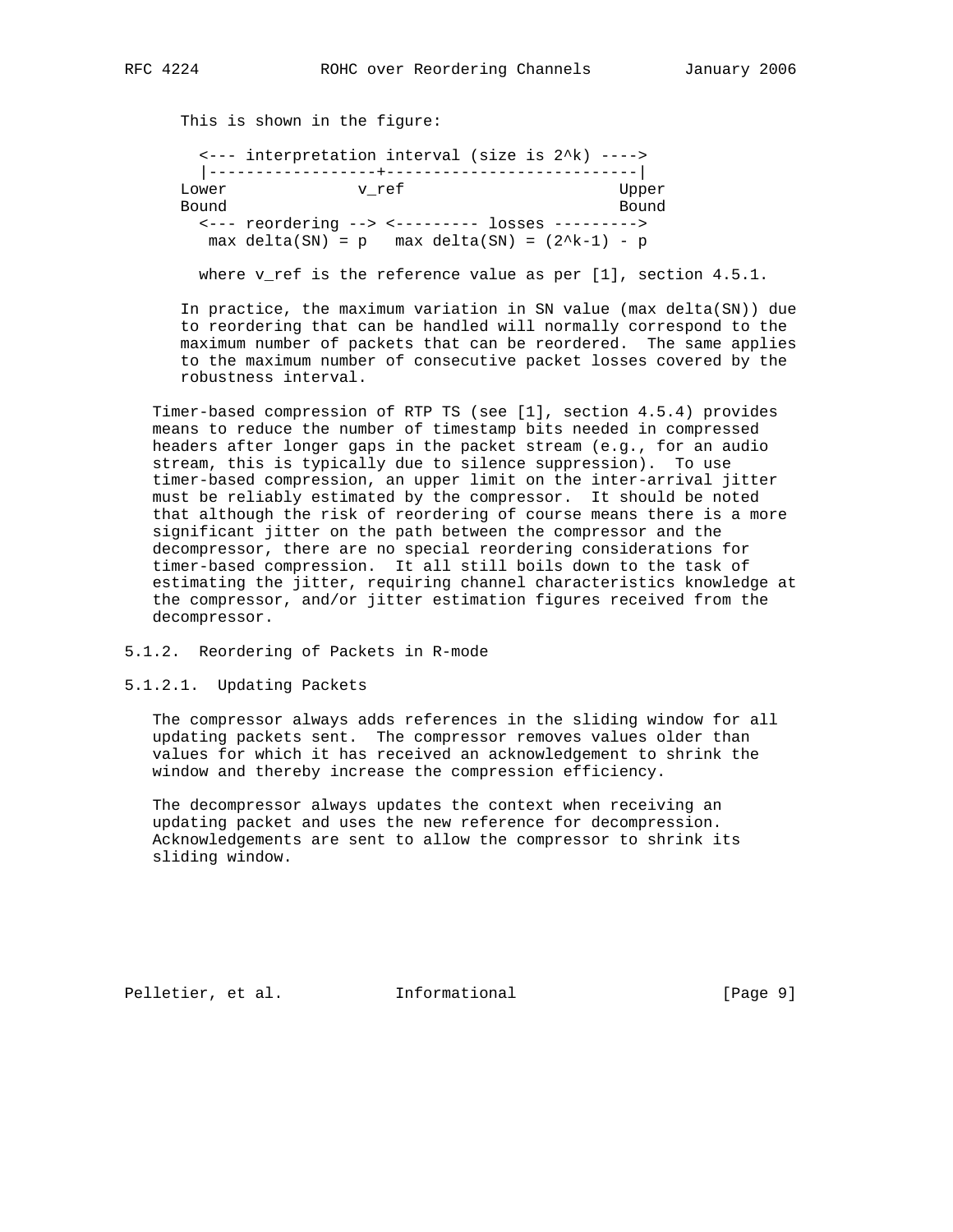Reordering between updating packets

 The decompressor can update its context from the reception of a sequentially late updating packet. The decompressor reference is then updated with a value that is no longer in the sliding window of the compressor. This "missing reference" can be caused by reordering when operating in R-mode.

 The result is that the compressor and the decompressor lose synchronization with each other. When the decompressor acknowledges the sequentially late packet, the compressor might already have discarded the reference to this sequence number, and continue to compress packets based on more recent references (in packet arrival time). Decompression will then be attempted using the wrong reference.

5.1.2.2. Non-Updating Packets

Reordering between non-updating packets only

 A non-updating packet that reaches the decompressor out of sequence only with respect to other non-updating packets can always be decompressed properly.

Reordering between non-updating packets and updating packets

 When a non-updating packet is reordered and becomes sequentially late with respect to an updating packet, the decompressor may have already updated the context with a new reference when the late packet is received. It is thus possible for a non-updating packet to be decompressed based on the wrong reference because of reordering when operating in R-mode.

 Since decompression of non-updating packets cannot be verified, this can lead to a packet erroneously decompressed to be forwarded to upper layers.

# 5.1.3. Reordering of Packets in U/O-mode

Reordering between non-change packets only

 When only non-change packets are reordered with respect to each other, decompression of sequentially late packets is limited by the offset p of the interpretation interval (see section 5.1.1). Decompression of a sequentially late packet with  $SN = x$  is possible if the value of the SN of the packet that last updated the context was less than or equal to  $x + p$ .

Pelletier, et al. Informational [Page 10]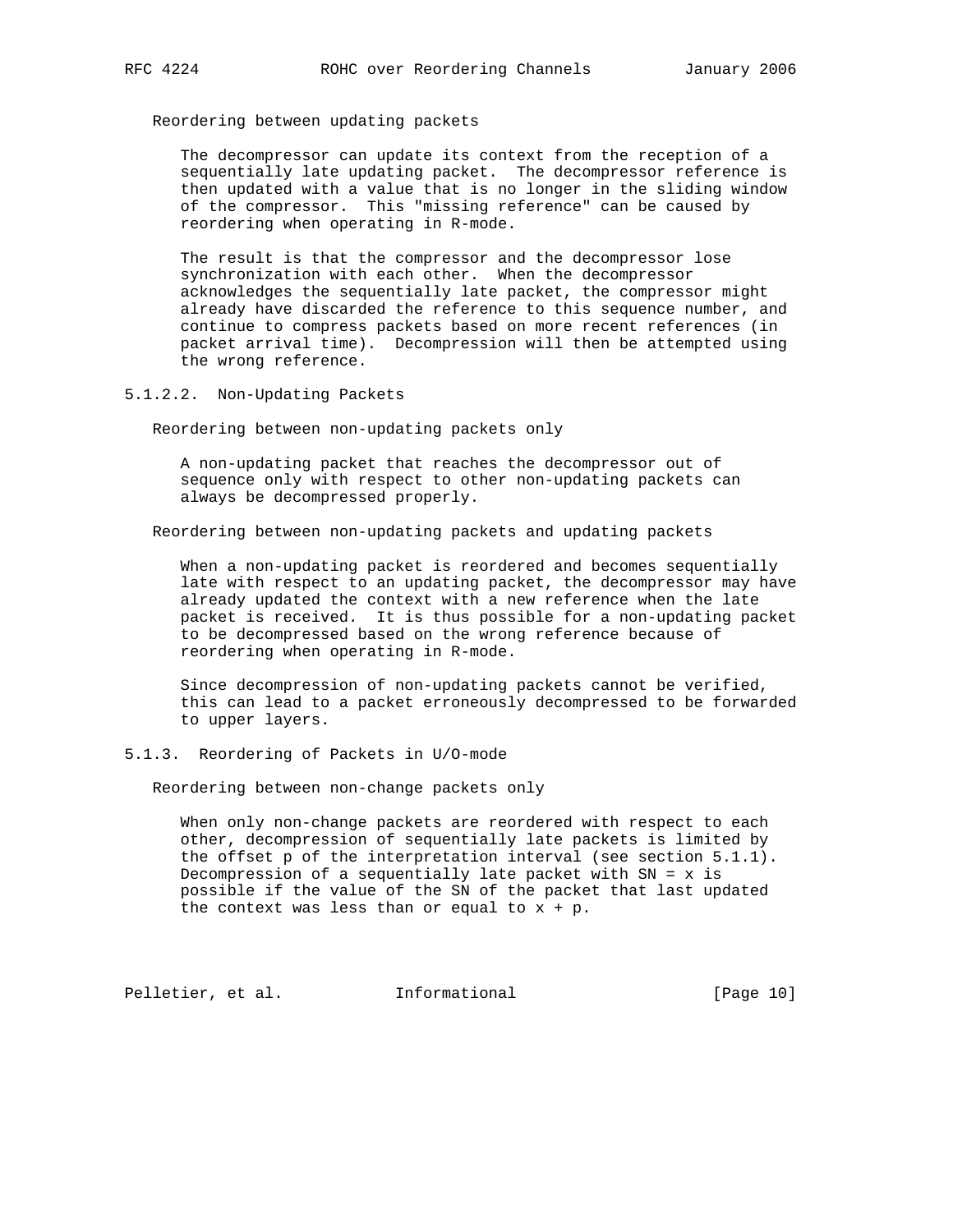Problems occur if context(SN) has increased by more than p with respect to field(SN) carried within the packet to decompress.

 This means that for a well-behaved stream with a constant unit increase in the RTP SN, a packet can arrive up to p packets out of sequence and still be correctly decompressed. Otherwise, it cannot be properly decompressed. It also means that if the compressor sends two consecutive packets with SN(packet1)=100 and SN(packet2)=108 when p=7, packet1 cannot be decompressed if it arrives even one packet late due to reordering.

Reordering involving change packets

 When a packet is reordered and becomes sequentially late with respect to a change packet, decompression of the late packet may eventually fail, as the context information required for successful decompression may not be available anymore.

 Decompression can always be verified since all U/O-mode packet types are context updating. Consequently, a failure to decompress a packet that is caused by reordering can be detected, and context invalidation due to reordering can thus be avoided. The risk of forwarding incorrectly decompressed packets to upper layers is therefore small when operating in U/O-mode. For channels known to reorder packets, U/O-mode should therefore be the preferred mode of operation. The additional risk of losing context synchronization, or for erroneous packet to be delivered to upper layers, is limited.

5.1.4. Reordering on the Feedback Channel

 For R-mode, upon reception of an acknowledgement, the compressor searches the sliding window to locate an updating packet with the corresponding SN; if it is not found, the acknowledgement is invalid and is discarded ([1], section 5.5.1.2). In other words, feedback received out of order either is still useful or is discarded.

 In U/O-mode, if the compressor updates its context based on feedback, the same logic as for R-mode applies in practice.

Reordering on the feedback channel has thus no impact in either mode.

# 5.1.5. List Compression

 ROHC list compression is an additional compression scheme for RTP contributing source (CSRC) lists and IP extension header chains. The base is called table-based item compression, and it is almost completely independent from the rest of the ROHC compression logic. Therefore, this part of the scheme does not exhibit any special

Pelletier, et al. 1nformational [Page 11]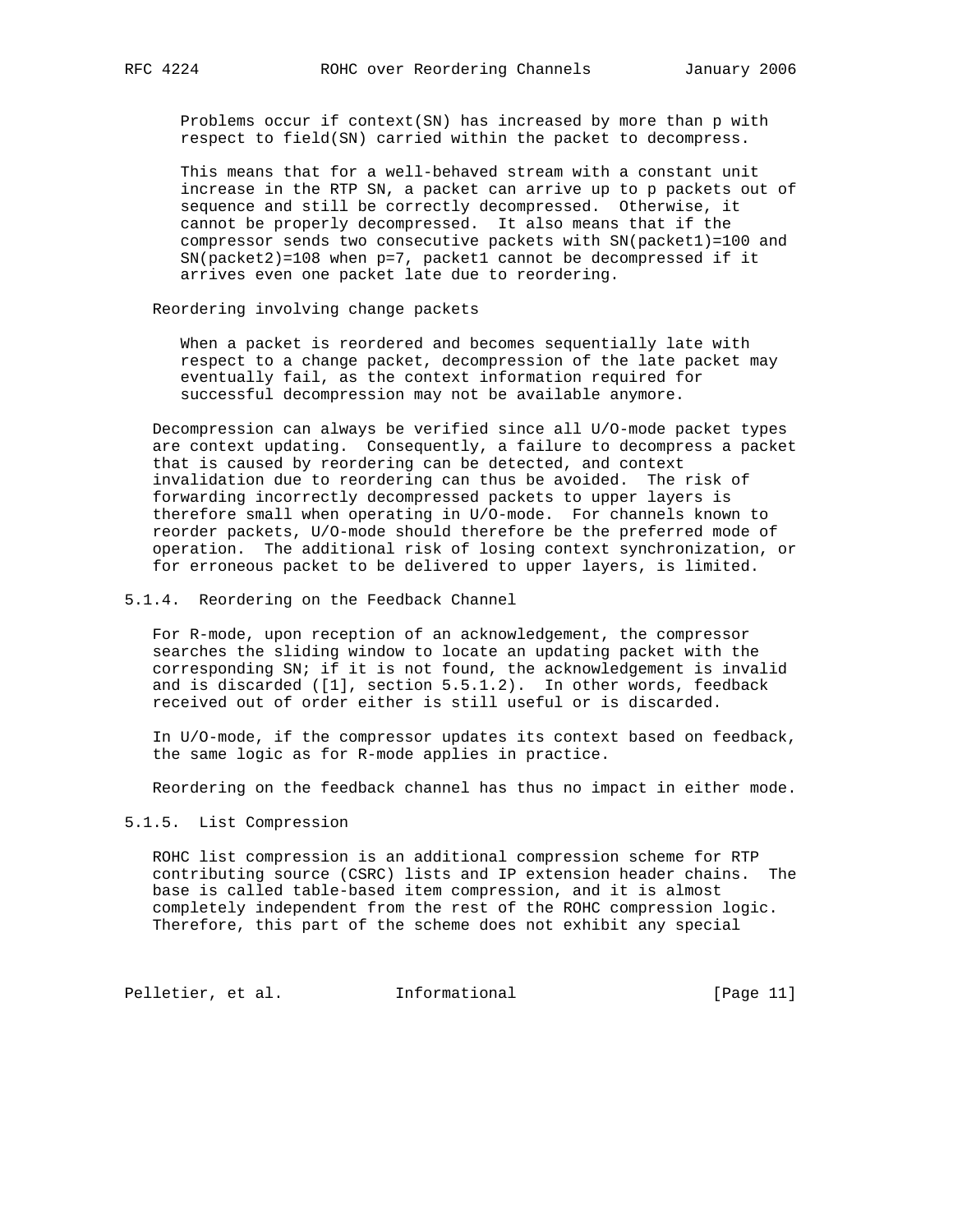vulnerabilities when it comes to reordering, assuming a reasonable optimistic approach is used in U/O-mode. Specifically, it does not suffer significantly from the "missing reference" problem when operating in R-mode.

 On top of the table-based item compression mechanism, an additional compression technique may be used, called reference based list compression. Reference based list compression however has a logic that is similar to the rest of the ROHC compression logic, and therefore it suffers from similar reordering vulnerabilities, especially the "missing reference" problem of R-mode. Note, however, that the generation identifier used in U/O-mode makes that scheme more robust to reordering.

 When using list encoding type 1, 2, or 3, which makes use of reference lists, decompression will succeed only if all individual items are known by the decompressor, along with the correct reference list required to properly decompress the packet. List compression using the "Generic scheme", also known as "Encoding type 0", is not using reference based list compression, and type 0 decompression will thus succeed as long as all individual items are known by the decompressor. Because of this, type 0 list compression should be the preferred method used when operating over reordering channels.

5.1.6. Reordering and Mode Transitions

Transition from U/O-mode to R-mode

 This transition can be affected by reordering if a packet type 0 (UO-0) is reordered and delayed by at least one round-trip time (RTT). If the decompressor initiates a mode change request to R-mode in the meantime, the reordered UO-0 packet may be handled as an R-0 packet; it can be erroneously decompressed and forwarded to upper layers. This is because the decompressor can switch to R-mode as soon as it sends the acknowledgement Ack(SN, R) to the compressor (see also [1], section 5.6).

Transition from R-mode to U/O-mode

 A similar situation as above can occur during this transition. However, because the outcome of the decompression is always verified using a CRC verification in U/O-mode, the reordered packet will most likely fail decompression and will be discarded.

 The above situation, although it is not deemed to occur frequently, is still possible; thus, mode transitions from U/O-mode to R-mode should be avoided when reordering can occur.

Pelletier, et al. 1nformational [Page 12]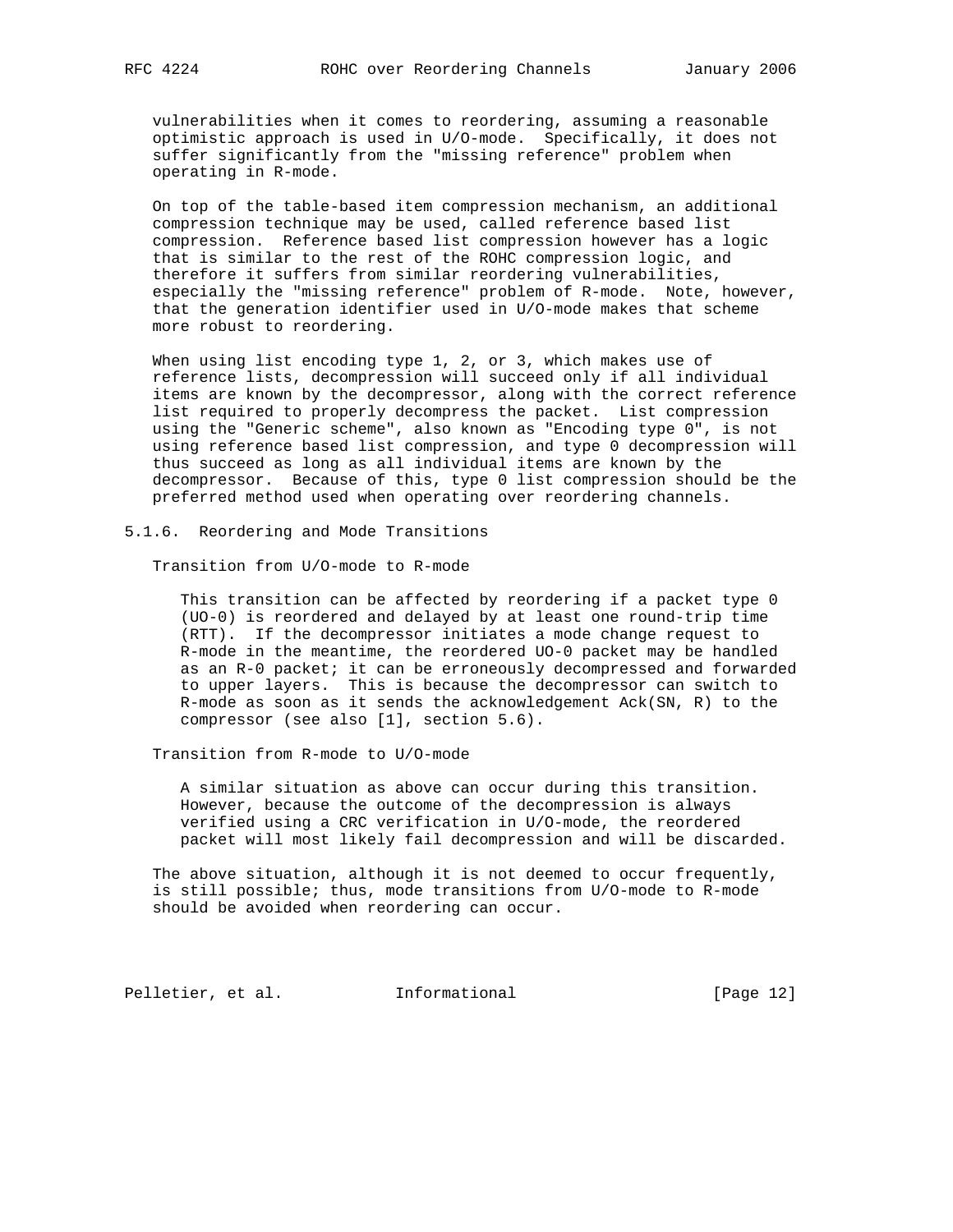# 5.2. Consequences of Reordering

 The context updating properties of the packets exchanged between ROHC peers are the most important factors to consider when deriving the impacts of reordering. For this reason, the robustness properties of the U/O-mode and of the R-mode are affected differently.

The effects of reordering on ROHC can be summarized as follows:

- Functionality incompatible with reordering;
- Increased probability of context damage (loss of synchronization);
- Increased number of decompression failures Detected (U/O/R-mode);
- Increased number of decompression failures Undetected (R-mode).

#### 5.2.1. Functionality Incompatible with Reordering

 There is one optional ROHC function that cannot work in the presence of reordering between ROHC peers.

 The ROHC segmentation scheme (see [1], section 5.2.5) relies entirely on the in-order delivery of each segment, as there is no sequencing information in the segments. A segmented packet for which one (or more) segment is received out of order cannot be decompressed, and it is discarded by the decompressor. Therefore, segmentation should not be used if there can be reordering between the ROHC peers.

 The use of this optional feature is open to implementations and is local to the compressor only; it does not impact the decompressor.

#### 5.2.2. Context Damage (Loss of Synchronization)

 Reordering of packets between ROHC peers can impact the robustness properties of the optimistic approach (U/O-mode) as well as the reliability of the secure reference principle (R-mode).

 The successful decompression of a sequentially late change packet (U/O-mode) and/or updating packet (R-mode) can update the context of the decompressor in a manner unexpected by the compressor. This can lead to a loss of context synchronization between the ROHC peers.

5.2.3. Detected Decompression Failures (U/O/R-mode)

 Reordering of packets between ROHC peers can lead to an increase in the number of decompression failures for context updating packets (see sections 5.1.2.1 and 5.1.3). Fortunately, as the outcome of the decompression of updating packets can be verified, the decompressor can reliably detect decompression failures, including those caused by reordering, and discard the packet. Note that local repairs, subject

Pelletier, et al. 1nformational [Page 13]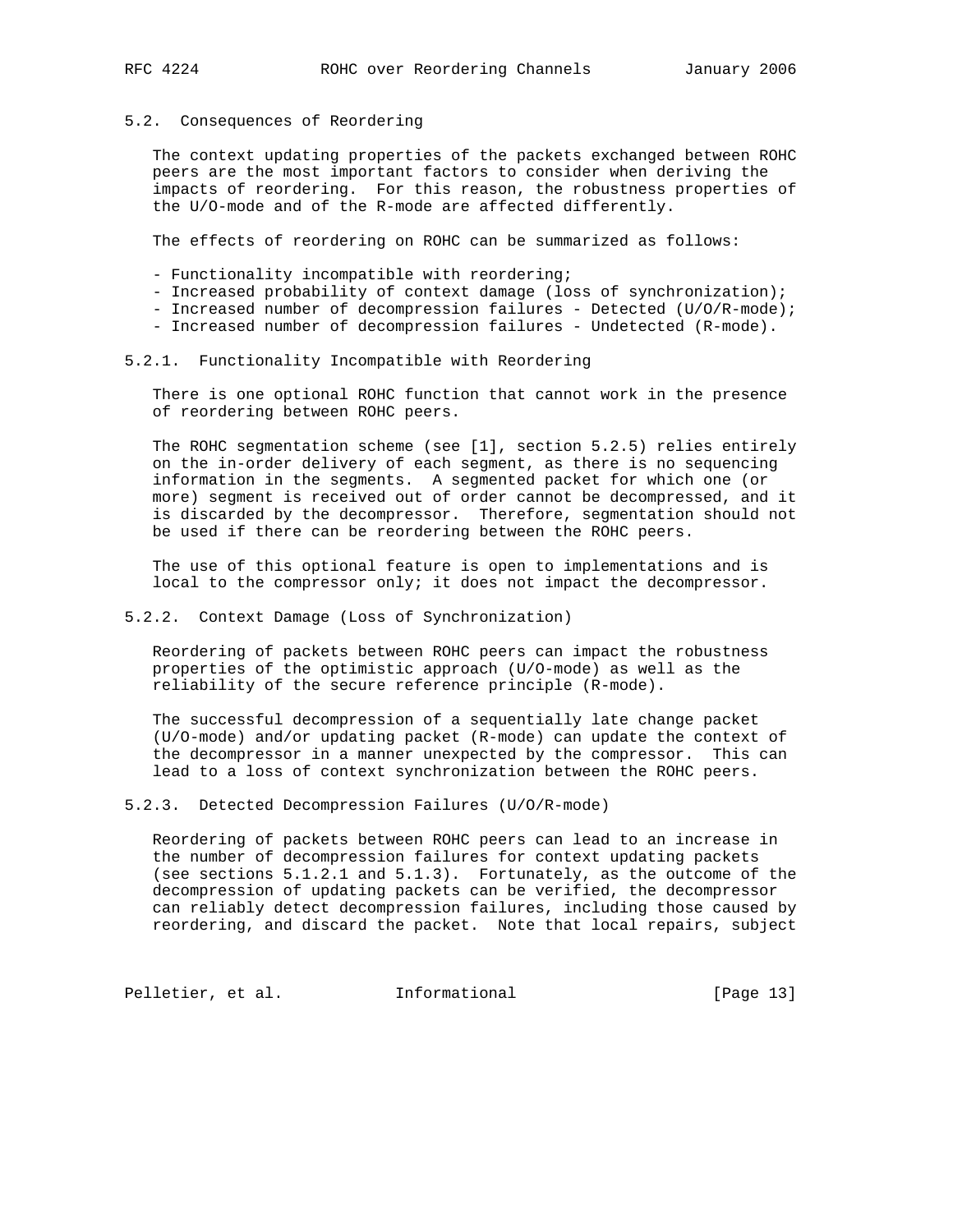to the limitations stated in [1] section 5.3.2.2.3, can still be performed.

5.2.4. Undetected Decompression Failures (R-mode only)

 Reordering of packets between ROHC peers can lead to an increase in the number of decompression errors for non-updating packets. For R-mode, decompression of  $R-0$  and  $R-1*$  packets cannot be verified. If reordering occurs and decompression is performed using the wrong secure reference (see section 5.1.2.1 and 5.1.2.2), the decompressor cannot reliably detect such errors. As a result, erroneous packets may be forwarded to upper layers.

6. Making ROHC Tolerant against Reordering

 This section describes different approaches that can improve the performance of ROHC when used over reordering channels and minimize the effects of reordering. Examples are provided to guide implementers and designers of new profiles. The solutions target either the properties of ROHC implementations or the specification of profiles. This is covered by sections 6.1 and 6.2, respectively.

6.1. Properties of ROHC Implementations

 Existing ROHC profiles can be implemented with the capability to properly handle packet reordering. The methods described in this section conform with, and thus do not require any modifications to, the ROHC specifications within scope of this document (see section 3). Specifically, the methods presented in this section can be implemented without any impairment to interoperability with other ROHC implementations that do not use these methods.

 The methods suggested here may, however, lower the compression efficiency, and these modifications should not be used when reordering is known not to occur. Some of these methods aim to increase the decompression success rate at the decompressor, while others aim to avoid context damage that would cause a loss of context synchronization between compressor and decompressor.

 The methods proposed are each addressing specific issues listed in section 5 and can be combined to achieve better robustness against reordering.

6.1.1. Compressing Headers with Robustness against Reordering

 The methods described in this section are methods local only to the compressor implementation. They can be used without modifications or impact to the decompressor.

Pelletier, et al. 1nformational [Page 14]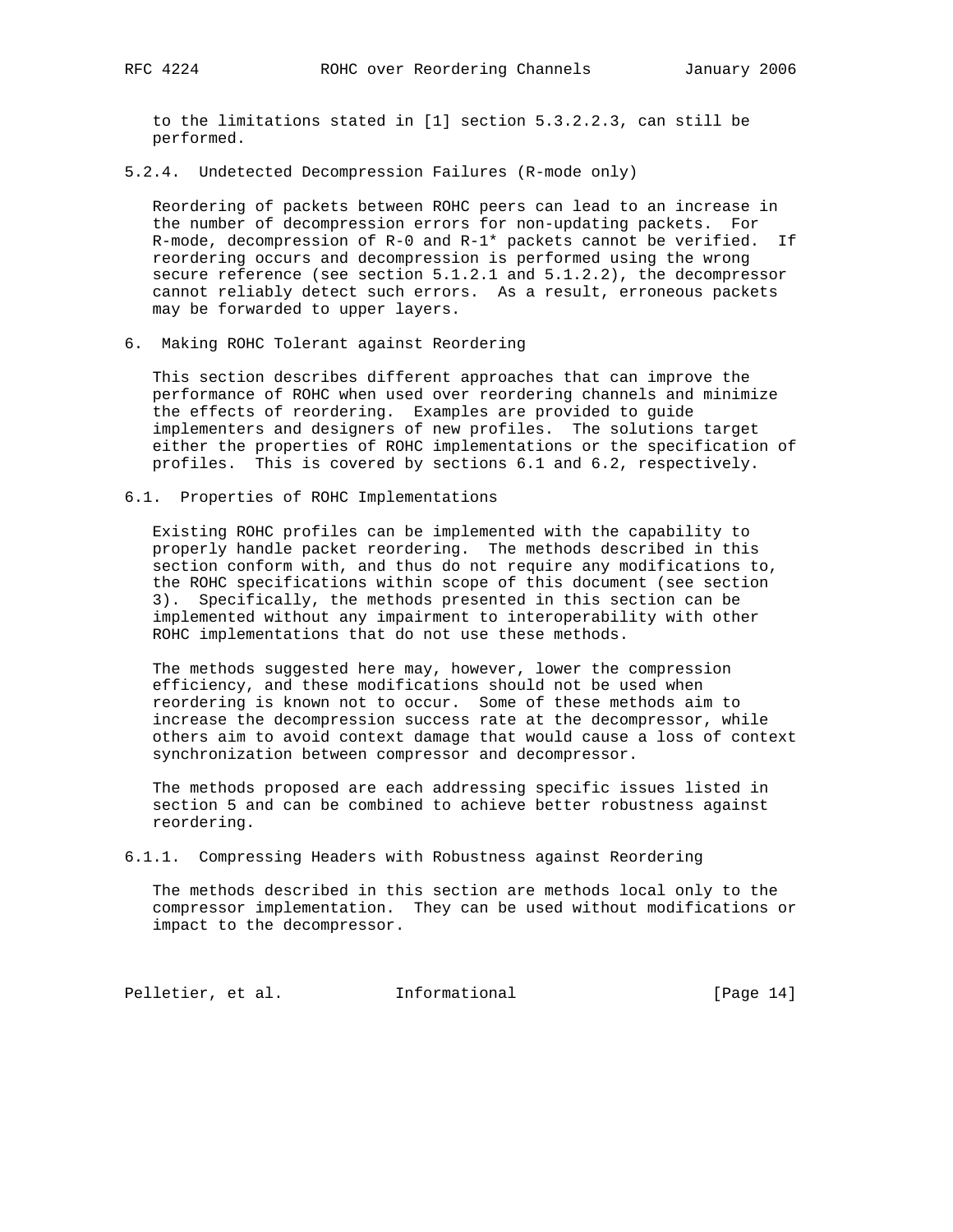# 6.1.1.1. Reordering and the Optimistic Approach

 The optimistic approach is affected by the reordering characteristics of the channel when operating over a reordering channel. Compressor implementations should therefore adjust their optimistic approach strategy to match both packet loss and reordering characteristics.

 For example, the number of repetitions for each context update can be increased. The compressor should ensure that each update is repeated until it is reasonably confident that at least one change packet in the sequence of repetitions has reached the decompressor before the first packet sent after this sequence.

#### 6.1.1.2. Reordering and the Secure Reference Principle

 Fundamental to the secure reference principle is that only values acknowledged by the decompressor can be used as reference for compression. In addition, some of the packet types used in R-mode do not include a CRC over the original uncompressed header, and the decompressor has no means to verify the outcome of the decompression.

 Decompression of non-updating packet types thus entirely relies on the cumulative effect of previous updates to the secure reference, and the compressed data is based on the current value of the reference. This reference must be synchronized between ROHC peers. For R-0 and R-1\* packets, the reception of the encoded bits applied to the secure reference is sufficient for correct decompression, but only when in-order delivery between ROHC peers is guaranteed.

Avoiding the "missing reference" problem (section 5.1.2.1)

 A compressor implementation can delay the advance in the sliding window to a reference acknowledged by the decompressor, until it has confidence that no acknowledgement for any of the values that could be discarded can be received. This confidence can be based on the maximum delay that reordering can introduce over the channel.

6.1.1.3. Robust Selection of Compressed Header

 Packet formats can be chosen with an interpretation interval for the LSB encoded sequence number that allows for larger negative offsets (see section 5.1.1). This provides the capability to decompress sequentially late packets with a greater amount of reordering.

 To achieve this, the compressor should be implemented conservatively in terms of the choice of packet types to send, by transmitting packets with more sequence number bits. As shown in the table in

Pelletier, et al. 1nformational [Page 15]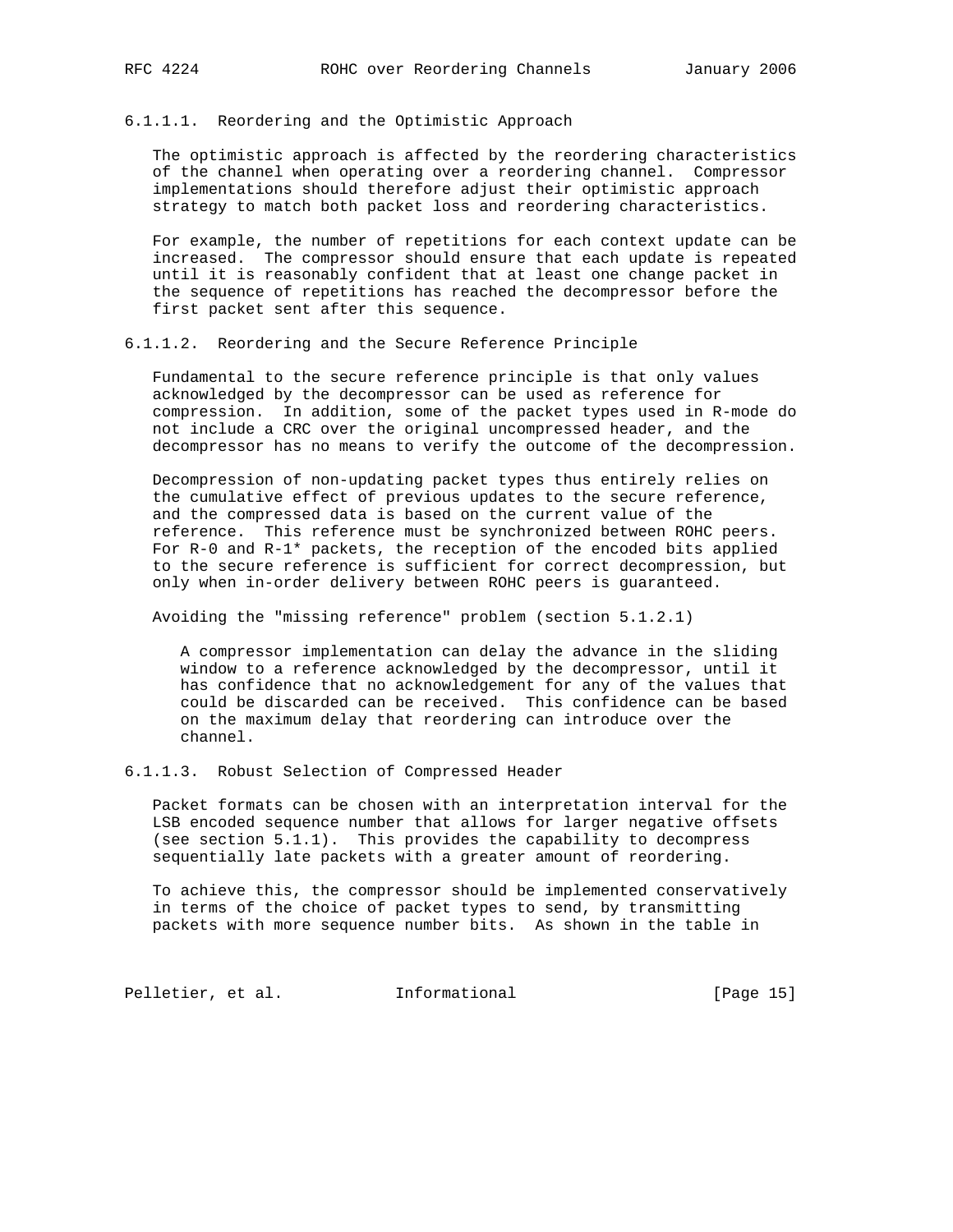section 5.1.1, using 8 bits of SN allows a packet to be decompressed when the reordering leads to up to 7 units in sequence number variation (i.e., delta(SN)). Increasing the number of SN bits (i.e., using a larger SN\_k [1]) transmitted will make ROHC even more tolerant to reordering.

 For example, a conservative compressor implementation could use the packet types as shown in the table below:

| Optimal Packet Type<br>(without reordering) | Alternative Packet Type<br>(reordering possible) |
|---------------------------------------------|--------------------------------------------------|
| $UO - 0$                                    | $UOR-2*-ext0$                                    |
| $R - 0$                                     | $R-1*-ext0$                                      |
| $R - 0 - CRC$                               | $UOR-2*-ext0$                                    |
| $R - 1*$                                    | $R-1*-ext0$                                      |
| $TIO-1$                                     | $UOR-2-ext0$                                     |
| $UO-1-TS$                                   | $UOR-2-TS-ext0$                                  |
| $UO-1-ID$                                   | $UO-I-ID-ext3$ (with $S=1$ )                     |
|                                             | $UOR-2-ID-ext0$                                  |
| $UOR-2*$                                    | $UOR-2*-ext0$                                    |

 Such a compressor implementation would thus always be sending at least 3 octets (R-mode) or 4 octets (U/O-mode). This is a trade-off when compared to the 1 octet that can be sent by a more aggressive implementation operating on a channel with no reordering.

 Note that since the interpretation interval for profiles 0x0002,  $0x0004$ , and  $0x0008$  is always  $p = -1$  independently of bits(SN), the methods suggested in this section will not work for these profiles unless this value is modified (section 6.2.1).

6.1.2. Implementing a Reordering-Tolerant Decompressor

 The methods described in this section are methods local only to the decompressor implementation. They can be used without modifications or impact to the compressor.

6.1.2.1. Decompressor Feedback Considerations

Reducing the feedback rate when the flow behaves linearly

 The decompressor should reduce its feedback rate when a large number of UOR-2 packets with extensions are received, when the flow behaves linearly (i.e., when only fields pertaining to the

Pelletier, et al. Informational [Page 16]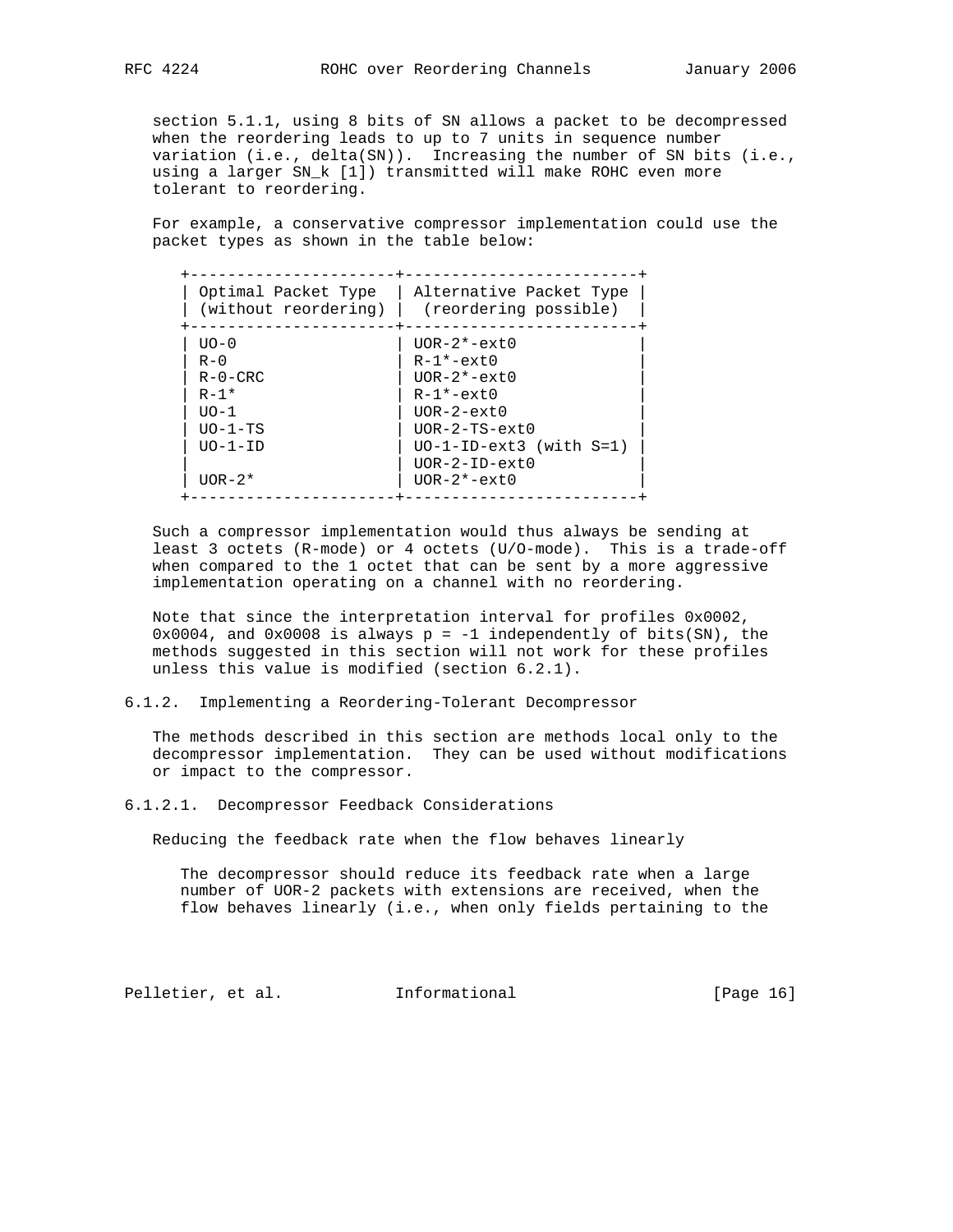functions established with respect to the sequence number are changing).

 In particular, if the compressor implementation makes a more conservative selection of packet types (section 6.1.1.3) in order to handle reordering, the decompressor should try to avoid sending more feedback than it would for the case where the more optimal packet types are used. This can be useful to minimize the usage of the feedback channel, thereby improving efficiency of the link.

 Note that even if the decompressor does not make this adjustment to its feedback rate, packet losses or context damages will not increase.

Acknowledgements and sequentially late packets

 Reordered feedback (or feedback for packets received out of order) will not cause problems (see section 5.1.4). However, the decompressor should not send acknowledging feedback for a packet that can be identified as being sequentially late (e.g., based on the sequence number of the packet), as the current state of the context will better reflect the compressor context than the content of the reordered packet.

6.1.2.2. Considerations for Local Repair Mechanisms

 When decompression fails, and if reordering can be assumed to be the cause of this failure, subsequent decompressions may be attempted for sequentially late packets by going backward in the interpretation interval (as opposed to moving forward for local repair). If one of the decompression attempts is successful, the late packet may be passed on to upper layers with or without updating the decompressor context. If the subsequent decompression attempt fails, the packet should be handled according to [1] section 5.3.2.2.3.

6.2. Specifying ROHC Profiles with Robustness against Reordering

6.2.1. Profiles with Interpretation Interval Offset p = -1

 New revisions of profiles 0x0002 (UDP) [1], 0x0004 (IP-only) [3], and 0x0008 (UDP-Lite) [4] should redefine how the value of the offset p is determined, and use the same algorithm as in profile 0x0001 [1] instead of  $p = -1$  independently of bits(SN) (section 5.1.1).

 While such a change would make these updated profiles slightly less robust to packet losses, they would still be no less robust than profile 0x0001.

Pelletier, et al. Informational [Page 17]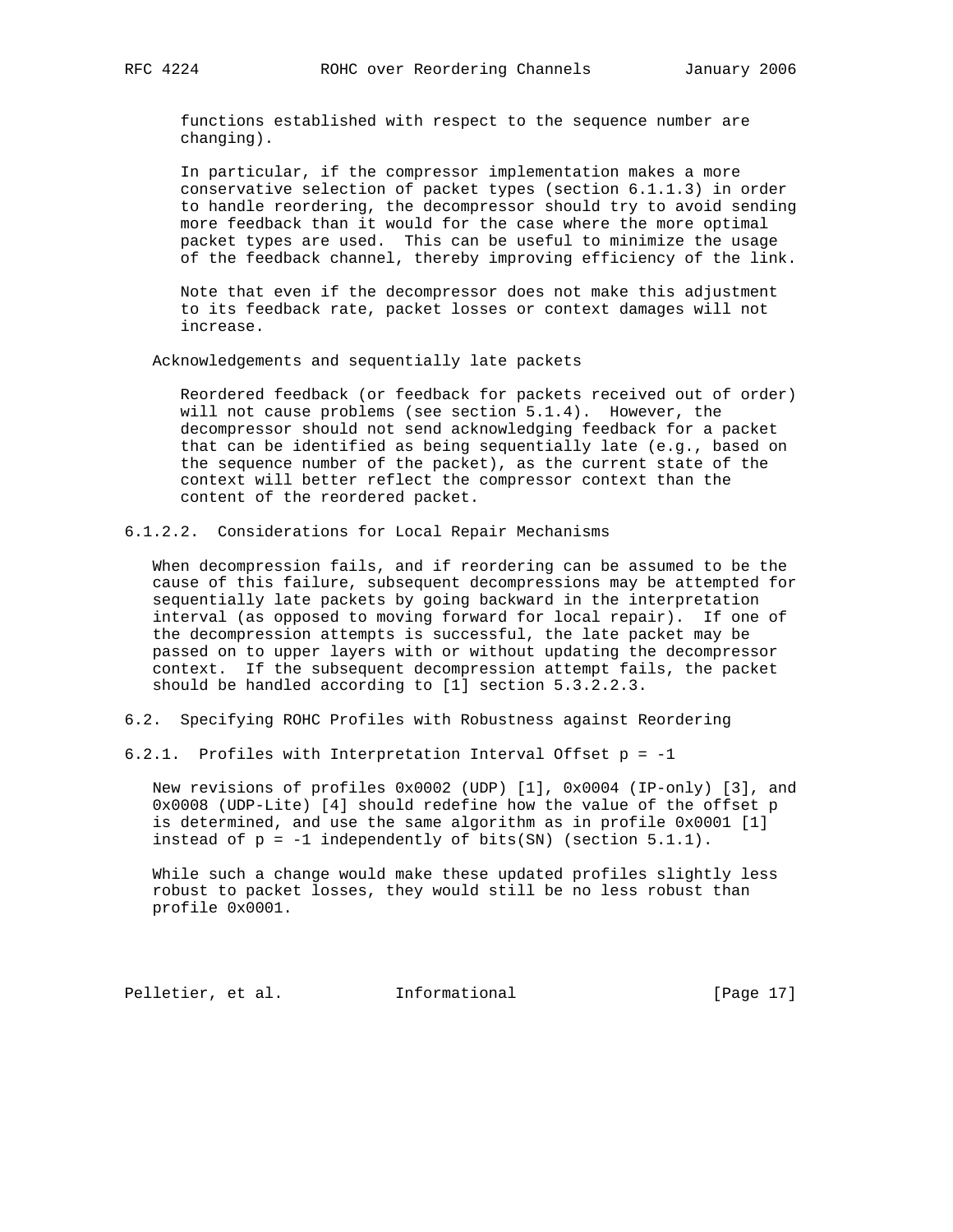6.2.2. Modifying the Interpretation Interval Offset

 The interpretation interval offset p could be modified for existing profiles to handle reordering while improving the compression efficiency when compared to the solution in section 6.1.1.3.

6.2.2.1. Example Profile for Handling Reordering

 The value of the interpretation interval offset p can be adjusted to achieve a robustness against reordering similar to the effect of selecting packet types as suggested in section 6.1.1.3.

 Consider a scenario where robustness against packet losses is kept a priority, and for which of a value p=7 is deemed enough. In this case, a ratio where the positive offset is about twice as large as the negative offset can be used. This leaves a value of  $p = 2/k/3$ .

The resulting values are shown in the following table:

| bits (SN) | Offset p                         | Positive range |
|-----------|----------------------------------|----------------|
| k         | (reordering)                     | (losses)       |
| 6         | 5<br>10<br>21<br>42<br>85<br>170 |                |

 Using this value for p, a fair amount of reordering can be handled without having to send UOR-2 packets most of the time. The trade-off is that this is at the expense of robustness against packet losses.

6.2.2.2. Defining the Values of p for New Profiles

 As described in RFC 3095 [1], the interpretation interval when sending k bits of SN is defined as follows:

 $f(v_ref, k) = [v_ref - p, v_ref + (2^k - 1) - p]$ 

The negative bound  $(v_ref - p)$  limits the ability to handle reordering, and the positive bound  $(v_ref + (2^k - 1) - p)$  limits the ability to handle packet losses.

 Adjusting p will increase one of these ranges, while the other range will decrease. This trade-off between the capability to handle

Pelletier, et al. 1nformational [Page 18]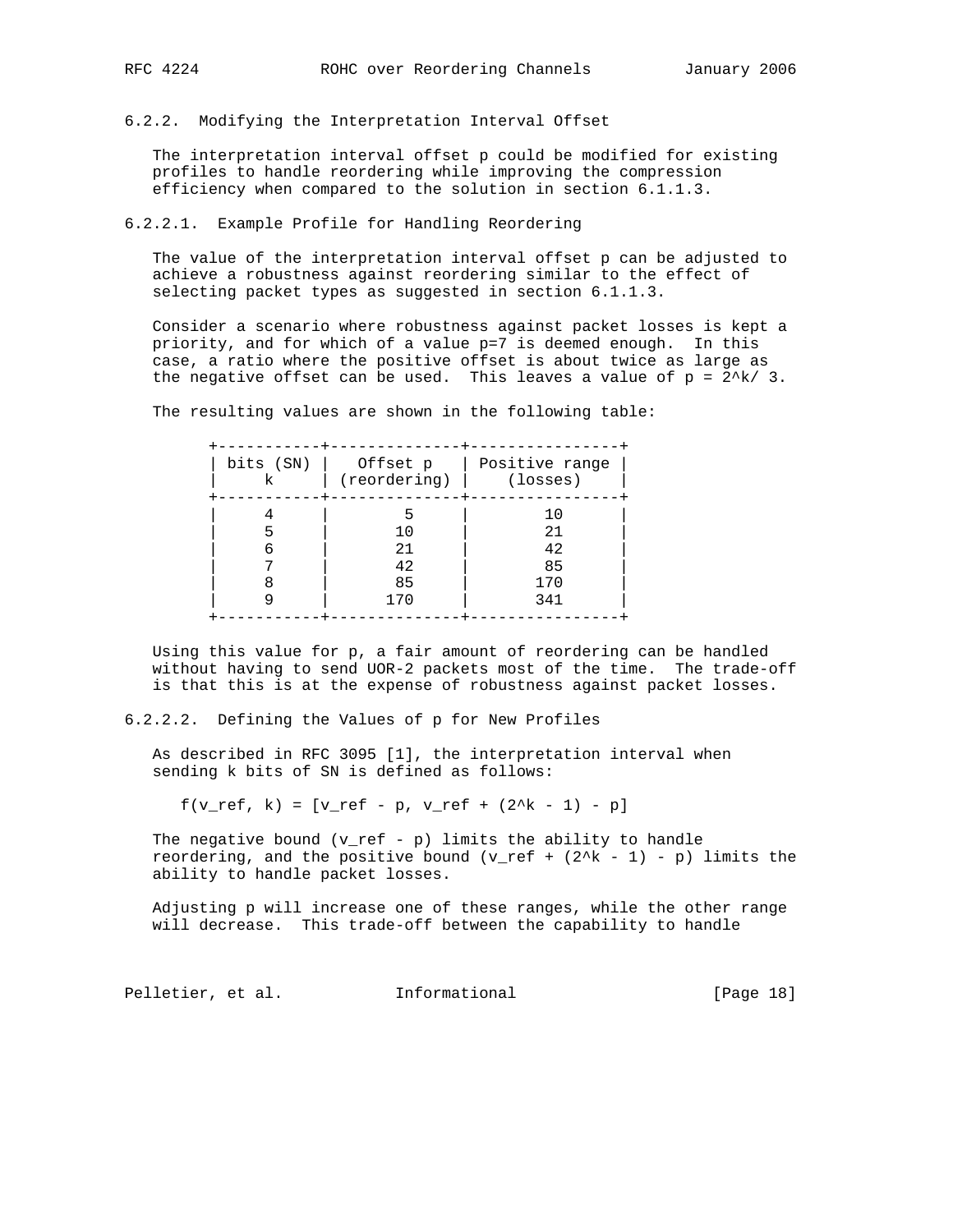reordering and packet losses, including how these correlate with each other, should be considered in a ROHC profile that is meant to handle reordering.

 For example, if it is desirable for a profile to be as robust against reordering (negative range) and against packet losses (positive range), this range can be made equal by setting p near  $(2^k \times 2)$ .

7. Security Considerations

 This document does not include additional security risks to [1]. In addition, it may lower risks related to context damage in R-mode with injected packets when sequentially late packets do not update the context (section 6.1.2.1).

8. Acknowledgements

 Thanks to the committed WG document reviewers, Carl Knutsson and Mark West, for their review efforts. Thanks also to Aniruddha Kulkarni, Ramin Rezaiifar, and Gorry Fairhurst for their constructive comments.

- 9. Informative References
- [1] Bormann, C., Burmeister, C., Degermark, M., Fukushima, H., Hannu, H., Jonsson, L-E., Hakenberg, R., Koren, T., Le, K., Liu, Z., Martensson, A., Miyazaki, A., Svanbro, K., Wiebke, T., Yoshimura, T., and H. Zheng, "RObust Header Compression (ROHC): Framework and four profiles: RTP, UDP, ESP, and uncompressed", RFC 3095, July 2001.
	- [2] Jonsson, L-E., "RObust Header Compression (ROHC): Terminology and Channel Mapping Examples", RFC 3759, April 2004.
	- [3] Jonsson, L-E. and G. Pelletier, "RObust Header Compression (ROHC): A Compression Profile for IP", RFC 3843, June 2004.
	- [4] Pelletier, G., "RObust Header Compression (ROHC): Profiles for User Datagram Protocol (UDP) Lite", RFC 4019, April 2005.
	- [5] Jonsson, L-E. and G. Pelletier, "RObust Header Compression (ROHC): A Link-Layer Assisted Profile for IP/UDP/RTP", RFC 3242, April 2002.
	- [6] Liu, Z. and K. Le, "Zero-byte Support for Bidirectional Reliable Mode (R-mode) in Extended Link-Layer Assisted RObust Header Compression (ROHC) Profile", RFC 3408, December 2002.

Pelletier, et al. Informational [Page 19]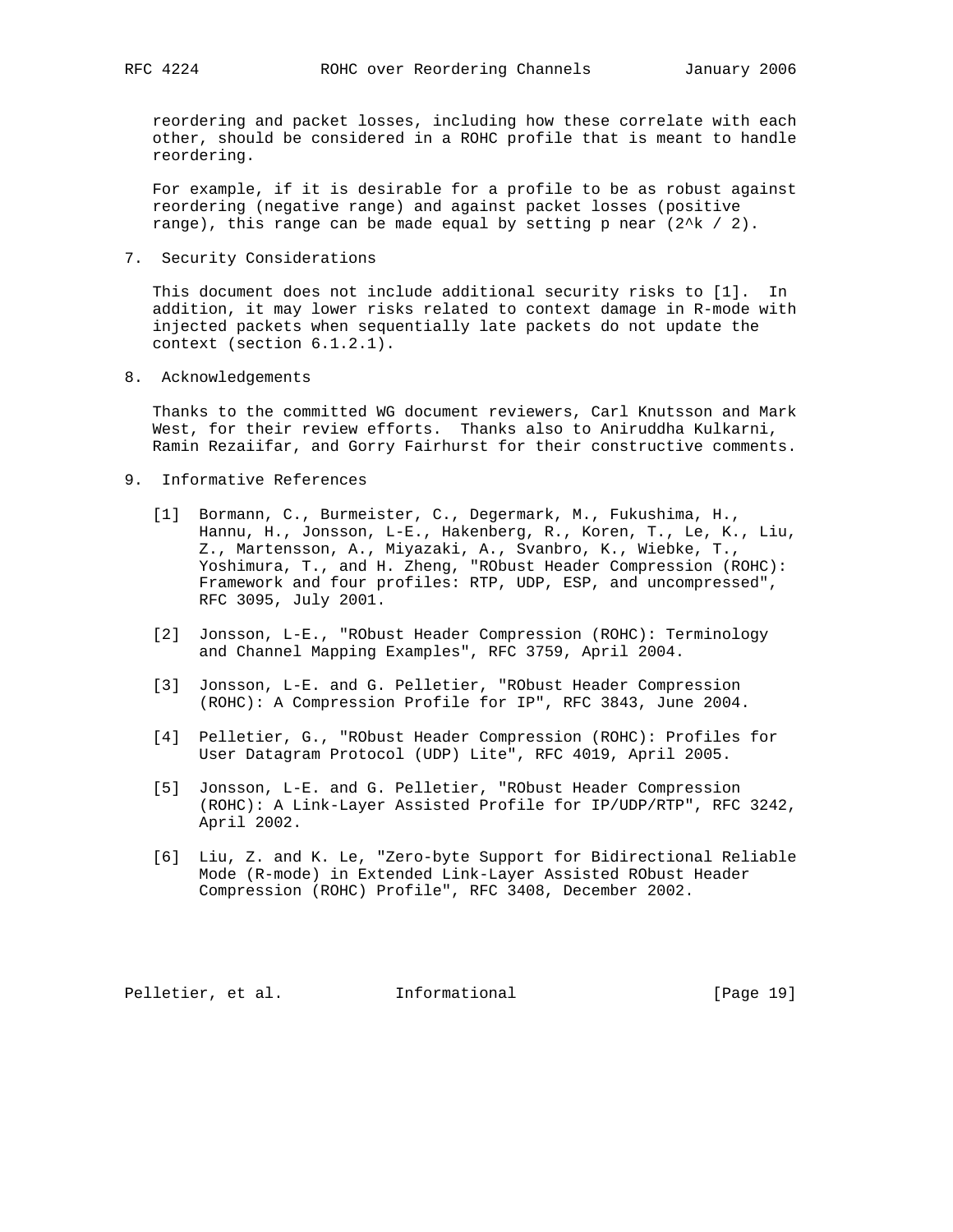[7] Ash, J., Goode, B., Hand, J., and R. Zhang, "Requirements for Header Compression over MPLS", RFC 4247, November 2005.

Authors' Addresses

 Ghyslain Pelletier Ericsson AB Box 920 SE-971 28 Lulea, Sweden

 Phone: +46 8 404 29 43 Fax: +46 920 996 21 EMail: ghyslain.pelletier@ericsson.com

 Lars-Erik Jonsson Ericsson AB Box 920 SE-971 28 Lulea, Sweden

 Phone: +46 8 404 29 61 Fax: +46 920 996 21 EMail: lars-erik.jonsson@ericsson.com

 Kristofer Sandlund Ericsson AB Box 920 SE-971 28 Lulea, Sweden

 Phone: +46 8 404 41 58 Fax: +46 920 996 21 EMail: kristofer.sandlund@ericsson.com

Pelletier, et al. 1nformational [Page 20]